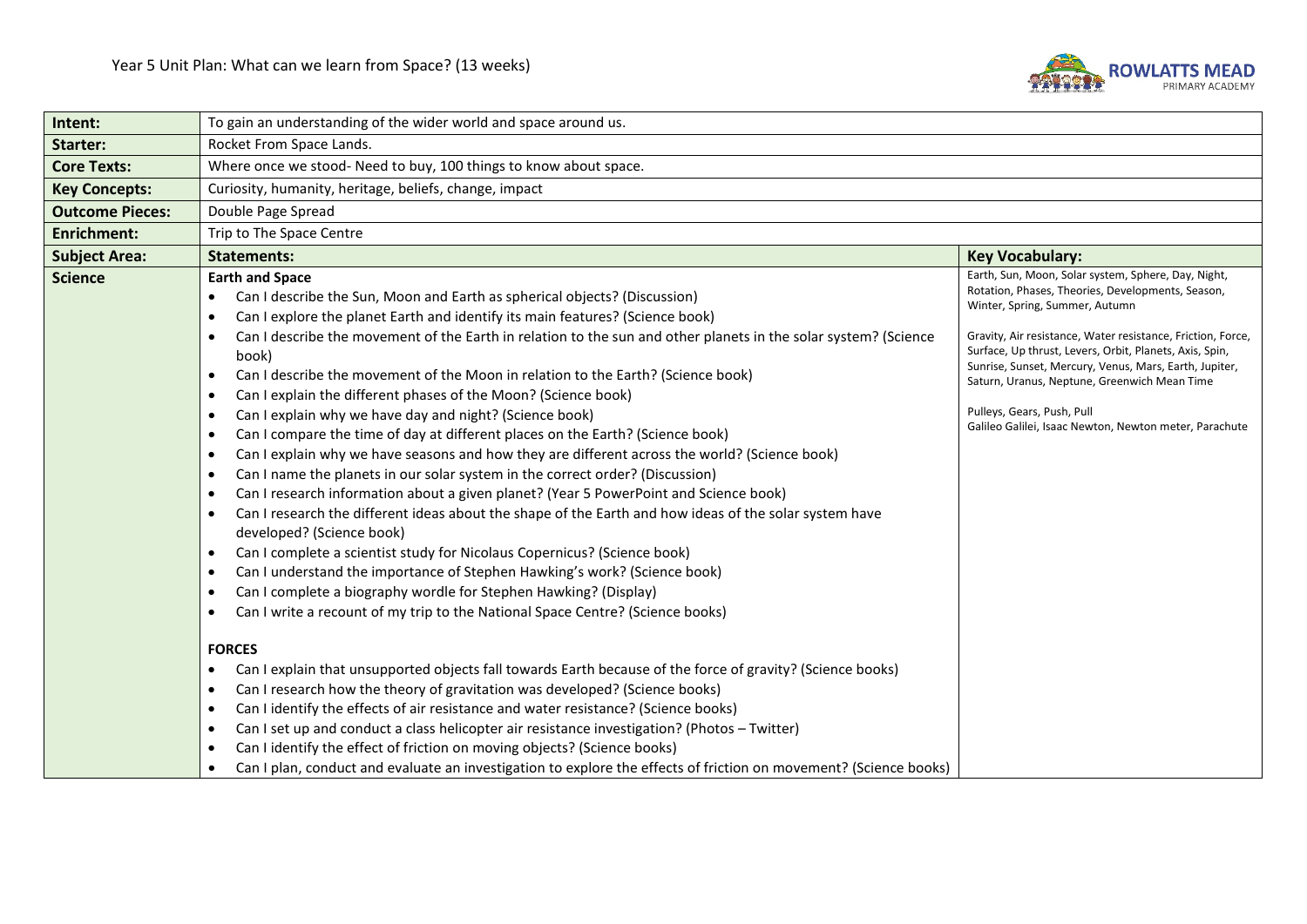

|                          |                                                                                                                                                                                 | Can I recognise that some mechanisms including levers, pulleys and gears allow a smaller force to have a greater                                                                                                                                                                                                                                                                                                                                                                                                                                                                                                                                                                  |                                                       |  |
|--------------------------|---------------------------------------------------------------------------------------------------------------------------------------------------------------------------------|-----------------------------------------------------------------------------------------------------------------------------------------------------------------------------------------------------------------------------------------------------------------------------------------------------------------------------------------------------------------------------------------------------------------------------------------------------------------------------------------------------------------------------------------------------------------------------------------------------------------------------------------------------------------------------------|-------------------------------------------------------|--|
|                          | effect? (Science books)<br><b>National Curriculum:</b>                                                                                                                          | Pupils should be taught to:                                                                                                                                                                                                                                                                                                                                                                                                                                                                                                                                                                                                                                                       |                                                       |  |
|                          | describe the movement of the Earth and other planets relative to the sun in the solar system<br>describe the movement of the moon relative to the Earth                         |                                                                                                                                                                                                                                                                                                                                                                                                                                                                                                                                                                                                                                                                                   |                                                       |  |
|                          |                                                                                                                                                                                 | describe the sun, Earth and moon as approximately spherical bodies                                                                                                                                                                                                                                                                                                                                                                                                                                                                                                                                                                                                                |                                                       |  |
|                          |                                                                                                                                                                                 | use the idea of the Earth's rotation to explain day and night and the apparent movement of the sun across the sky                                                                                                                                                                                                                                                                                                                                                                                                                                                                                                                                                                 |                                                       |  |
|                          |                                                                                                                                                                                 | Pupils should be taught to:                                                                                                                                                                                                                                                                                                                                                                                                                                                                                                                                                                                                                                                       |                                                       |  |
|                          |                                                                                                                                                                                 | explain that unsupported objects fall towards the Earth because of the force of gravity acting between the Earth and the falling object                                                                                                                                                                                                                                                                                                                                                                                                                                                                                                                                           |                                                       |  |
|                          |                                                                                                                                                                                 | identify the effects of air resistance, water resistance and friction, that act between moving surface<br>recognise that some mechanisms including levers, pulleys and gears allow a smaller force to have a greater effect<br>planning different types of scientific enquiries to answer questions, including recognising and controlling variables where necessary<br>taking measurements, using a range of scientific equipment, with increasing accuracy and precision, taking repeat readings when appropriate<br>recording data and results of increasing complexity using scientific diagrams and labels, classification keys, tables, scatter graphs, bar and line graphs |                                                       |  |
|                          |                                                                                                                                                                                 |                                                                                                                                                                                                                                                                                                                                                                                                                                                                                                                                                                                                                                                                                   |                                                       |  |
|                          |                                                                                                                                                                                 |                                                                                                                                                                                                                                                                                                                                                                                                                                                                                                                                                                                                                                                                                   |                                                       |  |
|                          |                                                                                                                                                                                 |                                                                                                                                                                                                                                                                                                                                                                                                                                                                                                                                                                                                                                                                                   |                                                       |  |
|                          |                                                                                                                                                                                 | using test results to make predictions to set up further comparative and fair tests                                                                                                                                                                                                                                                                                                                                                                                                                                                                                                                                                                                               |                                                       |  |
|                          |                                                                                                                                                                                 | reporting and presenting findings from enquiries, including conclusions, causal relationships and explanations of and a degree of trust in results, in oral and written                                                                                                                                                                                                                                                                                                                                                                                                                                                                                                           |                                                       |  |
|                          |                                                                                                                                                                                 | forms such as displays and other presentations<br>identifying scientific evidence that has been used to support or refute ideas or arguments                                                                                                                                                                                                                                                                                                                                                                                                                                                                                                                                      |                                                       |  |
| Geography                | $\bullet$                                                                                                                                                                       | Can I understand that the world is made up of hemispheres? (Topic Books)                                                                                                                                                                                                                                                                                                                                                                                                                                                                                                                                                                                                          | Grid reference, Symbols, keys, Hemispheres, Equator,  |  |
|                          | Latitude, Longitude, Tropic of cancer, Tropic of<br>Can I identify the position of the equator and know why it is important? (Topic Books)                                      |                                                                                                                                                                                                                                                                                                                                                                                                                                                                                                                                                                                                                                                                                   |                                                       |  |
|                          |                                                                                                                                                                                 | Capricorn, Tropic of Cancer, Tropic of Capricorn, Arctic<br>Can I understand the significance of latitude and longitude? (Topic Books)<br>Circle, Antarctic Circle, Greenwich Mean time, Climate                                                                                                                                                                                                                                                                                                                                                                                                                                                                                  |                                                       |  |
|                          | Can I locate the Tropics of Cancer and Capricorn? (Topic Books)<br>zones<br>Can I locate the Artic and the Antarctic circles? (Topic Books)<br>Can I investigate climate zones? |                                                                                                                                                                                                                                                                                                                                                                                                                                                                                                                                                                                                                                                                                   |                                                       |  |
|                          |                                                                                                                                                                                 |                                                                                                                                                                                                                                                                                                                                                                                                                                                                                                                                                                                                                                                                                   |                                                       |  |
|                          |                                                                                                                                                                                 |                                                                                                                                                                                                                                                                                                                                                                                                                                                                                                                                                                                                                                                                                   |                                                       |  |
|                          | <b>National Curriculum:</b>                                                                                                                                                     | Pupils should be taught to:<br>identify the position and significance of latitude, longitude, Equator, Northern Hemisphere, Southern Hemisphere, the Tropics of Cancer and Capricorn, Arctic and                                                                                                                                                                                                                                                                                                                                                                                                                                                                                  |                                                       |  |
|                          |                                                                                                                                                                                 | Antarctic Circle, the Prime/Greenwich Meridian and time zones (including day and night).                                                                                                                                                                                                                                                                                                                                                                                                                                                                                                                                                                                          |                                                       |  |
| <b>History</b>           |                                                                                                                                                                                 |                                                                                                                                                                                                                                                                                                                                                                                                                                                                                                                                                                                                                                                                                   |                                                       |  |
|                          | <b>National Curriculum:</b>                                                                                                                                                     |                                                                                                                                                                                                                                                                                                                                                                                                                                                                                                                                                                                                                                                                                   |                                                       |  |
| <b>Design Technology</b> |                                                                                                                                                                                 |                                                                                                                                                                                                                                                                                                                                                                                                                                                                                                                                                                                                                                                                                   |                                                       |  |
|                          | <b>National Curriculum:</b>                                                                                                                                                     |                                                                                                                                                                                                                                                                                                                                                                                                                                                                                                                                                                                                                                                                                   |                                                       |  |
| Art                      | $\bullet$                                                                                                                                                                       | Can I recall and explain what is meant by tint, tone, shade and hue? (Sketch book)                                                                                                                                                                                                                                                                                                                                                                                                                                                                                                                                                                                                | Tint, Tone, Shade, Hue, Texture, Blending, Technique, |  |
|                          | Appropriate<br>Can I practise using a range of techniques and evaluate the effects they create? (Sketch book)<br>$\bullet$                                                      |                                                                                                                                                                                                                                                                                                                                                                                                                                                                                                                                                                                                                                                                                   |                                                       |  |
|                          | Can I plan out the main features of my space picture? (Sketch book)<br>$\bullet$                                                                                                |                                                                                                                                                                                                                                                                                                                                                                                                                                                                                                                                                                                                                                                                                   |                                                       |  |
|                          | Can I use a range of media to create a space picture? (Sketch book)<br>$\bullet$<br>Can I evaluate my piece of artwork? (Sketch book)                                           |                                                                                                                                                                                                                                                                                                                                                                                                                                                                                                                                                                                                                                                                                   |                                                       |  |
|                          |                                                                                                                                                                                 |                                                                                                                                                                                                                                                                                                                                                                                                                                                                                                                                                                                                                                                                                   |                                                       |  |
|                          | <b>National Curriculum:</b>                                                                                                                                                     | Pupils should be taught:                                                                                                                                                                                                                                                                                                                                                                                                                                                                                                                                                                                                                                                          |                                                       |  |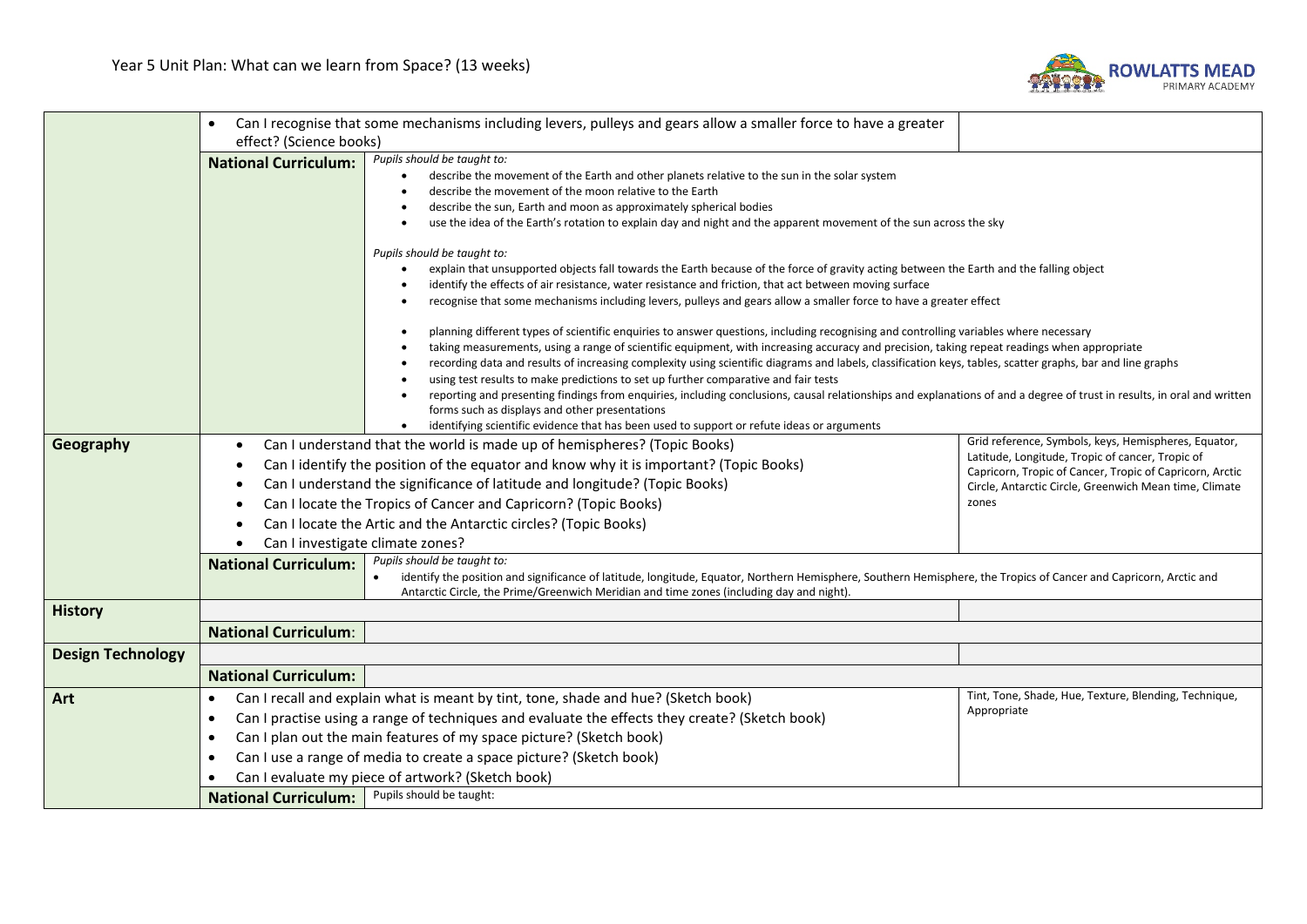

|                          | to create sketch books to record their observations and use them to review and revisit ideas.                                                                                                                                                                                                                                                                                                                                                                                                                                                                                                                                                                                                                                            |                                                                                                                                                                                                                                                                                               |  |
|--------------------------|------------------------------------------------------------------------------------------------------------------------------------------------------------------------------------------------------------------------------------------------------------------------------------------------------------------------------------------------------------------------------------------------------------------------------------------------------------------------------------------------------------------------------------------------------------------------------------------------------------------------------------------------------------------------------------------------------------------------------------------|-----------------------------------------------------------------------------------------------------------------------------------------------------------------------------------------------------------------------------------------------------------------------------------------------|--|
|                          |                                                                                                                                                                                                                                                                                                                                                                                                                                                                                                                                                                                                                                                                                                                                          | to improve their mastery of art and design techniques, including drawing, painting and sculpture with a range of materials [for example, pencil, charcoal, paint,<br>clay].                                                                                                                   |  |
| <b>Music</b>             | Can I complete a musician study on Gustav Holst? (Topic book)<br>$\bullet$                                                                                                                                                                                                                                                                                                                                                                                                                                                                                                                                                                                                                                                               | Gustav Holst, Appraise, Instruments, Rhythm, Melody,                                                                                                                                                                                                                                          |  |
|                          | Can I understand what instruments make up an orchestra?<br>$\bullet$                                                                                                                                                                                                                                                                                                                                                                                                                                                                                                                                                                                                                                                                     | Graphic Notations, Dynamic, Tempo, Pitch, Inspirations,                                                                                                                                                                                                                                       |  |
|                          | Can I listen and appraise planet inspired music by Gustav Holst? (Topic book)<br>$\bullet$                                                                                                                                                                                                                                                                                                                                                                                                                                                                                                                                                                                                                                               | Structure                                                                                                                                                                                                                                                                                     |  |
|                          | Can I use a range of instruments to create different sounds inspired by planets? (Photos/Videos - Twitter)<br>$\bullet$                                                                                                                                                                                                                                                                                                                                                                                                                                                                                                                                                                                                                  |                                                                                                                                                                                                                                                                                               |  |
|                          | Can I plan and create my own planet inspired music using garage band? (Garage band and instruments) (Video)<br>$\bullet$                                                                                                                                                                                                                                                                                                                                                                                                                                                                                                                                                                                                                 |                                                                                                                                                                                                                                                                                               |  |
|                          | Can I use graphic notations to record my Space inspired music? (Topic books)                                                                                                                                                                                                                                                                                                                                                                                                                                                                                                                                                                                                                                                             |                                                                                                                                                                                                                                                                                               |  |
|                          | Pupils should be taught to:<br><b>National Curriculum:</b><br>play and perform in solo and ensemble contexts, using their voices and playing musical instruments with increasing accuracy, fluency, control and expression<br>improvise and compose music for a range of purposes using the inter-related dimensions of music<br>$\bullet$<br>listen with attention to detail and recall sounds with increasing aural memory<br>$\bullet$<br>use and understand staff and other musical notations<br>$\bullet$<br>appreciate and understand a wide range of high-quality live and recorded music drawn from different traditions and from great composers and musicians<br>develop an understanding of the history of music<br>$\bullet$ |                                                                                                                                                                                                                                                                                               |  |
| <b>PSHE</b>              | Can I use the story of The cow who climbed the tree to explore understanding of others?<br>$\bullet$                                                                                                                                                                                                                                                                                                                                                                                                                                                                                                                                                                                                                                     | Understanding, Respect, Listen, Respond,                                                                                                                                                                                                                                                      |  |
|                          | Can I listen to and respond to others whilst having discussions and debates about a range of topics?                                                                                                                                                                                                                                                                                                                                                                                                                                                                                                                                                                                                                                     | Agree/disagree, Discuss, debate                                                                                                                                                                                                                                                               |  |
|                          | See PSHE Subject Lead Document.<br><b>National Curriculum:</b>                                                                                                                                                                                                                                                                                                                                                                                                                                                                                                                                                                                                                                                                           |                                                                                                                                                                                                                                                                                               |  |
| <b>Religious Studies</b> |                                                                                                                                                                                                                                                                                                                                                                                                                                                                                                                                                                                                                                                                                                                                          |                                                                                                                                                                                                                                                                                               |  |
|                          | <b>National Curriculum:</b>                                                                                                                                                                                                                                                                                                                                                                                                                                                                                                                                                                                                                                                                                                              |                                                                                                                                                                                                                                                                                               |  |
| <b>Computing</b>         | Can I continue to develop my understanding and skills on PowerPoint?<br>$\bullet$                                                                                                                                                                                                                                                                                                                                                                                                                                                                                                                                                                                                                                                        | PowerPoint, Embed, Search Engine, Reliability                                                                                                                                                                                                                                                 |  |
|                          | Can I independently use search engines to find information?<br>$\bullet$<br><b>E-Safety - Project Evolve</b>                                                                                                                                                                                                                                                                                                                                                                                                                                                                                                                                                                                                                             | Database, data, information, record, field, sort, order,<br>group<br>Database, data, field, record, sort, order<br>Database, record, field, group, search, sort, order<br>Database, record, field, value, search, criteria<br>Database, record, field, graph, chart, axis, compare,<br>filter |  |
|                          | Strand 5 - Managing Online Information                                                                                                                                                                                                                                                                                                                                                                                                                                                                                                                                                                                                                                                                                                   |                                                                                                                                                                                                                                                                                               |  |
|                          | Strand 6 - Health, Well-being and Lifestyle                                                                                                                                                                                                                                                                                                                                                                                                                                                                                                                                                                                                                                                                                              |                                                                                                                                                                                                                                                                                               |  |
|                          | See Project Evolve Document.                                                                                                                                                                                                                                                                                                                                                                                                                                                                                                                                                                                                                                                                                                             | Database, field, record, graph, chart, presentation                                                                                                                                                                                                                                           |  |
|                          | <b>NCEE Unit 4: Flat-file Databases</b>                                                                                                                                                                                                                                                                                                                                                                                                                                                                                                                                                                                                                                                                                                  |                                                                                                                                                                                                                                                                                               |  |
|                          | To use a form to record information                                                                                                                                                                                                                                                                                                                                                                                                                                                                                                                                                                                                                                                                                                      |                                                                                                                                                                                                                                                                                               |  |
|                          | To compare paper and computer-based databases                                                                                                                                                                                                                                                                                                                                                                                                                                                                                                                                                                                                                                                                                            |                                                                                                                                                                                                                                                                                               |  |
|                          | To outline how grouping and then sorting data allows us to answer questions                                                                                                                                                                                                                                                                                                                                                                                                                                                                                                                                                                                                                                                              |                                                                                                                                                                                                                                                                                               |  |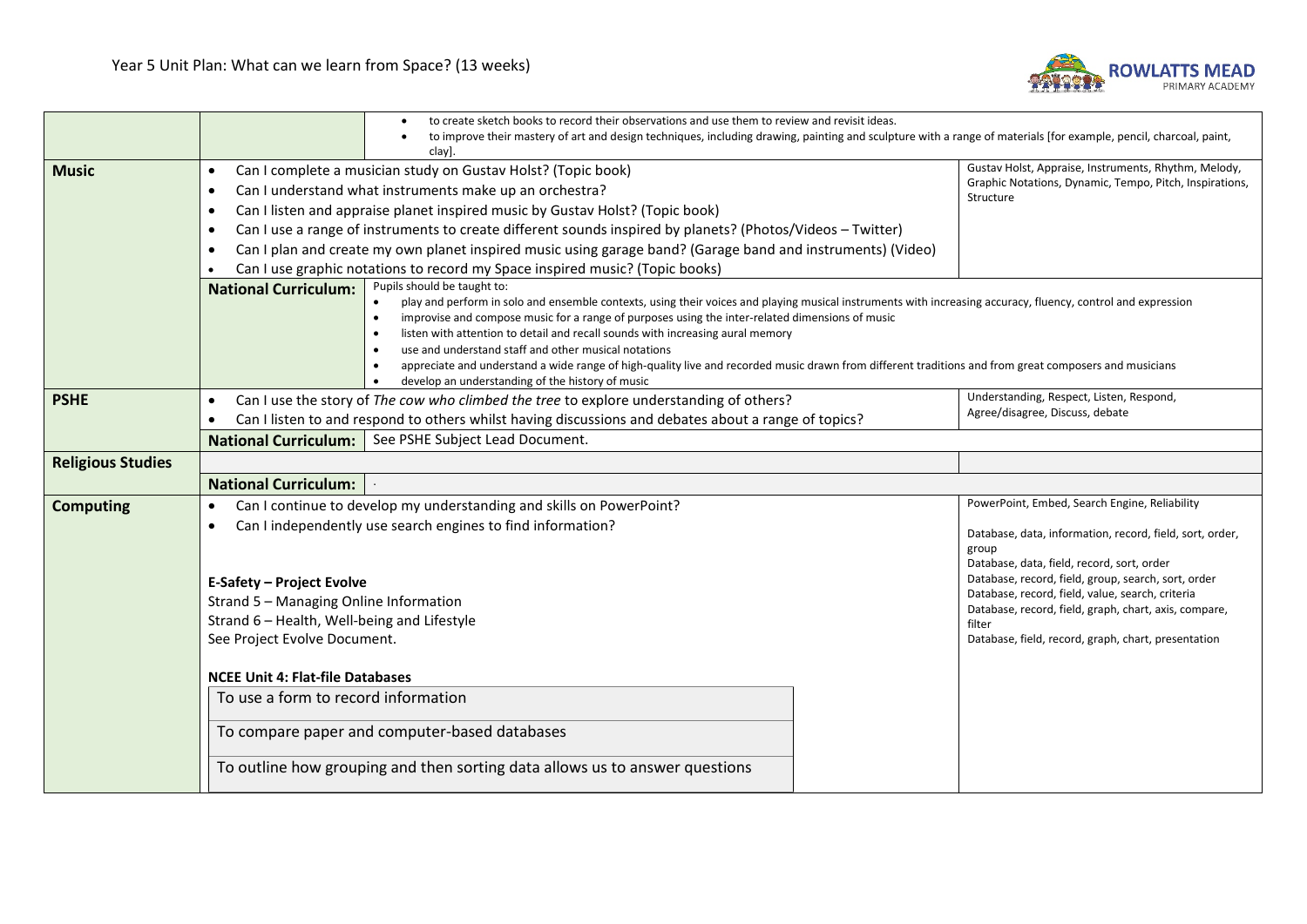

|                             | To explain that tools can be used to select specific data                                                                                                                                                                                                                               |  |
|-----------------------------|-----------------------------------------------------------------------------------------------------------------------------------------------------------------------------------------------------------------------------------------------------------------------------------------|--|
|                             | To explain that computer programs can be used to compare data visually                                                                                                                                                                                                                  |  |
|                             | To apply my knowledge of a database to ask and answer real-world questions                                                                                                                                                                                                              |  |
| <b>National Curriculum:</b> | Pupils should be taught to:                                                                                                                                                                                                                                                             |  |
|                             | use search technologies effectively, appreciate how results are selected and ranked, and be discerning in evaluating digital content                                                                                                                                                    |  |
|                             | select, use and combine a variety of software (including internet services) on a range of digital devices to design and create a range of programs, systems and content<br>that accomplish given goals, including collecting, analysing, evaluating and presenting data and information |  |
|                             |                                                                                                                                                                                                                                                                                         |  |

| <b>Sequence of Lessons</b> |                                                                                                                                                                                                        |                               |                                   |
|----------------------------|--------------------------------------------------------------------------------------------------------------------------------------------------------------------------------------------------------|-------------------------------|-----------------------------------|
| Subject                    | <b>Learning Challenge</b>                                                                                                                                                                              | <b>Outcomes</b>               | <b>Concepts</b>                   |
| Science                    | Can I describe the Sun, Moon and Earth as spherical objects?<br>Can I explore the planet Earth and identify its main features? (Brief introduction and recap previous<br>years' learning)              |                               |                                   |
| 2.<br>Geography            | Can I understand that the world is made up of hemispheres?<br>Can I identify the position of the equator and know why it is important?<br>Can I understand the significance of latitude and longitude? |                               |                                   |
| Geography (full)<br>3.     | Can I locate the Tropics of Cancer and Capricorn?<br>Can I locate the Arctic and the Antarctic circles?<br>Can I investigate climate zones?                                                            |                               |                                   |
| Science<br>4.              | Can I describe the movement of the Earth in relation to the sun and other planets in the solar<br>system?                                                                                              |                               |                                   |
| 5.<br>Science              | Can I describe the movement of the Moon in relation to the Earth?<br>Can I explain the different phases of the Moon?                                                                                   |                               |                                   |
| Science<br>6.              | Can I explain why we have day and night?<br>Can I compare the time of day at different places on the Earth?                                                                                            |                               |                                   |
| 7.<br>Science              | Can I explain why we have seasons and how they are different across the world?                                                                                                                         |                               |                                   |
| 8.<br>Science              | Can I name the planets in our solar system in the correct order?<br>Can I research information about a given planet?                                                                                   | Powerpoint. Present to class. |                                   |
| 9.<br>Science              | Can I research the different ideas about the shape of the Earth and how ideas of the solar system<br>have developed?                                                                                   |                               | Heritage, beliefs                 |
| 10.<br>Science             | Can I complete a scientist study for Nicolaus Copernicus?                                                                                                                                              |                               | Humanity, beliefs, change, impact |